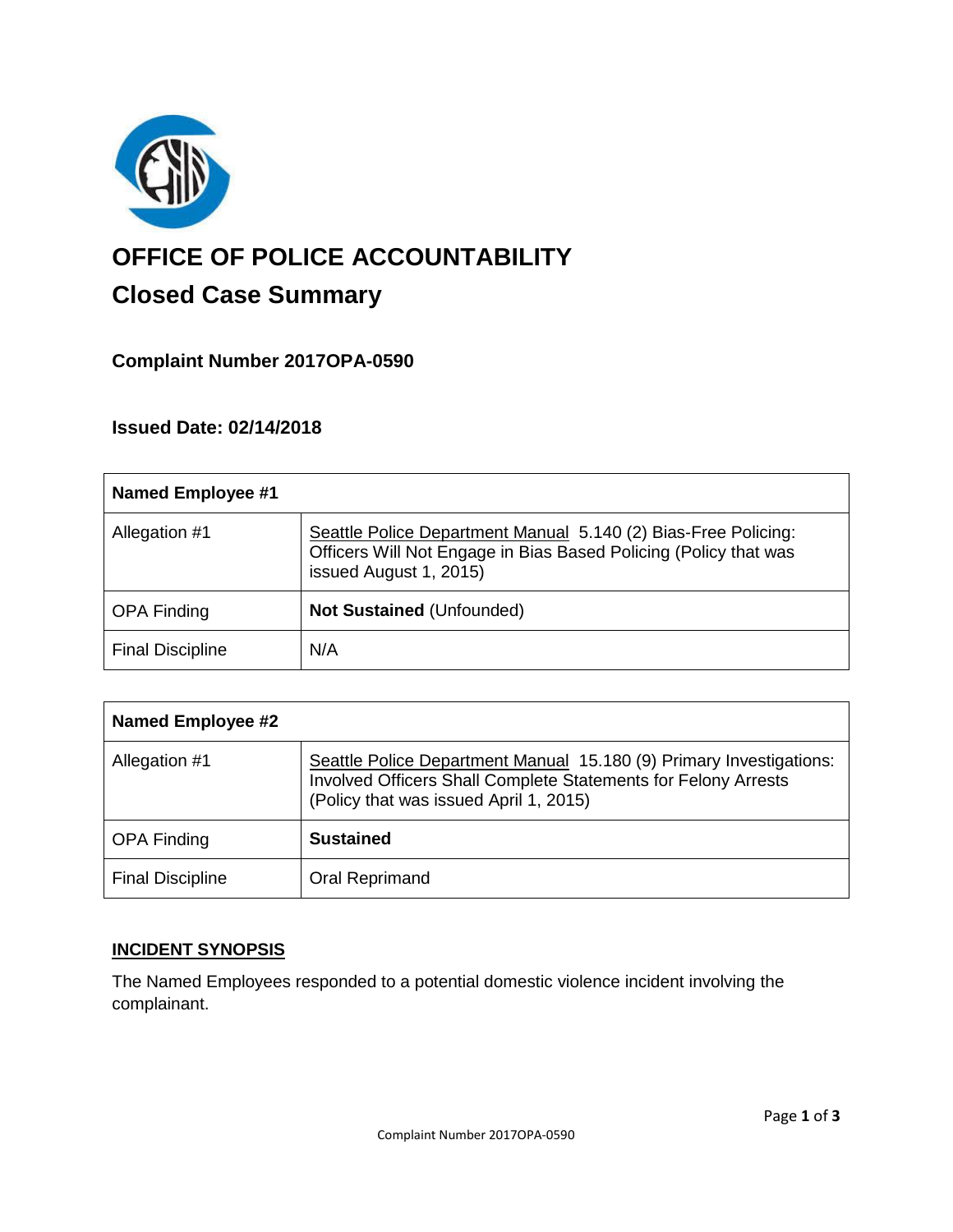#### **COMPLAINT**

The complainant alleged that Named Employee #1 arrested his wife and did not take a statement from her due to her race. OPA further discovered during its intake investigation that Named Employee #2 may have failed to write a felony statement as required by policy.

#### **INVESTIGATION**

The OPA investigation included the following actions:

- 1. Interview of the complainant
- 2. Search for and review of all relevant records and other evidence
- 3. Review of In-Car Videos (ICV)
- 4. Interviews of SPD employees

#### **ANALYSIS AND CONCLUSION**

The Named Employees responded to the location of a potential domestic violence incident. It was alleged that a woman, later identified as the subject, had threatened to kill two individuals. Those individuals, who were father and son, were interviewed by Named Employee #1. The father reported to Named Employee #1 that the subject's threats caused him to fear for his and his son's lives. The father further indicated to Named Employee #1 that he believed that the subject would act on the threats. The officers also spoke to the subject and the complainant, who was the subject's husband. Based on those conversations, the officers determined that the complainant was the primary aggressor and she was placed under arrest for felony harassment.

The complainant asserted that the subject was not interviewed by Named Employee #1 and that he did not do so based on the complainant's race. Based on the OPA Director's review of the ICV, he found that Named Employee #1 did speak to the subject about the incident. As such, the OPA Director did not believe that this allegation had merit.

The complainant further alleged that his wife was arrested based her race. Again, from a review of the ICV, the OPA Director found that the evidence indicated that the complainant was arrested because of her conduct, not her race. The OPA Director found no evidence that Named Employee #1, or any officer that responded to the incident, engaged in biased policing.

During its investigation, OPA could not locate any felony statement written by Named Employee #2. As the subject was arrested for felony harassment, a felony statement was required. When asked about the absence of a statement at his OPA interview, Named Employee #2 confirmed that he had not written such a statement. Named Employee #2 indicated that he did not do so because he "wasn't under the understanding that it was a felony." Named Employee #2 further stated that he "knew it had that potential," but indicated that he did not "recall being told that that's how the call was gonna be handled." Named Employee #2 further stated that once he